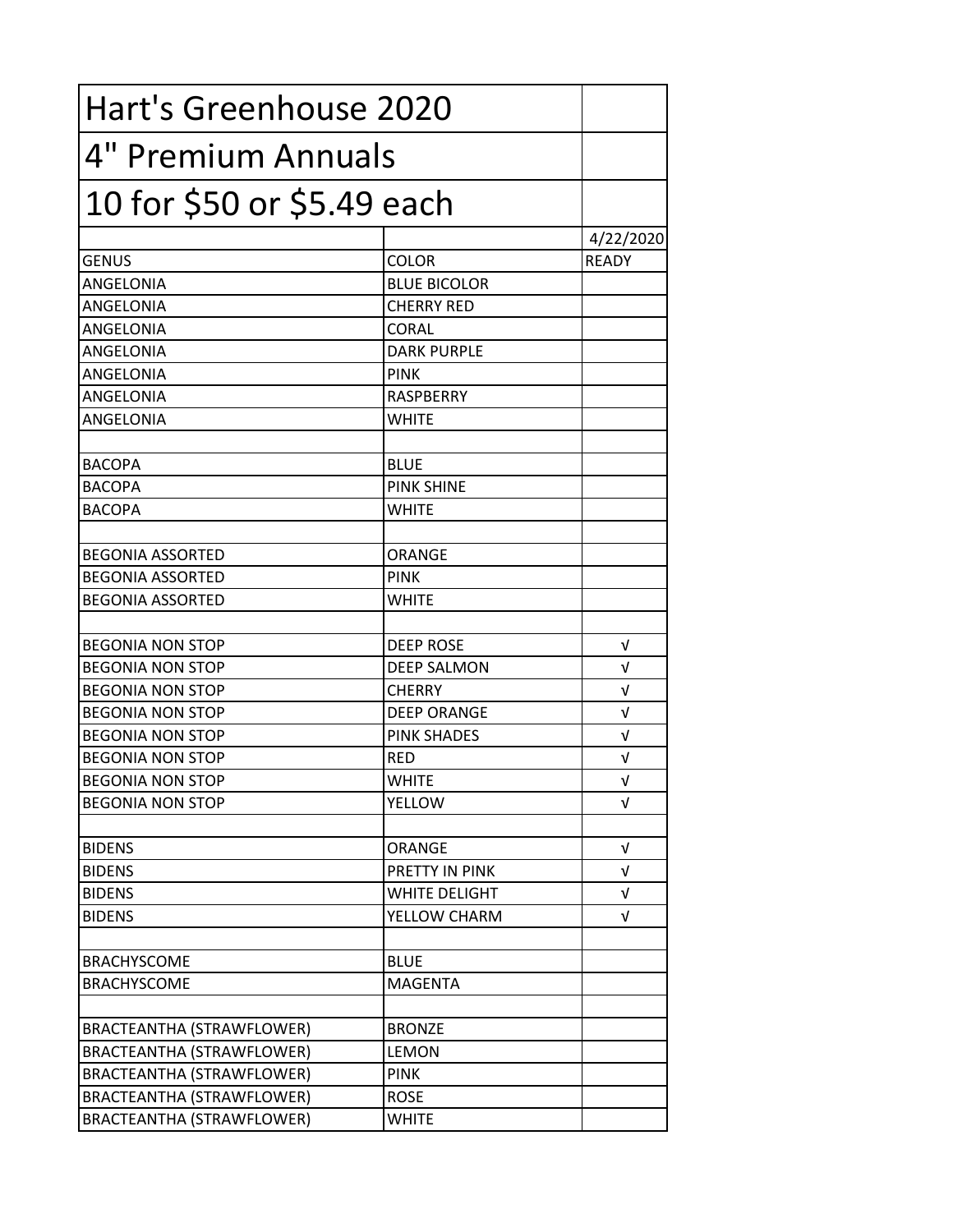| CALIBRACHOA (MILLION BELLS) | <b>HOT ORANGE</b>      |            |
|-----------------------------|------------------------|------------|
| CALIBRACHOA (MILLION BELLS) | <b>SKY BLUE</b>        |            |
| CALIBRACHOA (MILLION BELLS) | <b>CARTWHEEL</b>       |            |
| CALIBRACHOA (MILLION BELLS) | <b>TROPICANA</b>       |            |
| CALIBRACHOA (MILLION BELLS) | <b>ICE BLUE</b>        |            |
| CALIBRACHOA (MILLION BELLS) | <b>MANGO</b>           |            |
| CALIBRACHOA (MILLION BELLS) | <b>PLUMBERRY POP</b>   |            |
| CALIBRACHOA (MILLION BELLS) | <b>DARK BLUE</b>       |            |
| CALIBRACHOA (MILLION BELLS) | <b>DEEP YELLOW</b>     |            |
| CALIBRACHOA (MILLION BELLS) | PINK                   |            |
| CALIBRACHOA (MILLION BELLS) | <b>RED</b>             |            |
| CALIBRACHOA (MILLION BELLS) | <b>ROSE</b>            |            |
| CALIBRACHOA (MILLION BELLS) | <b>WHITE</b>           |            |
|                             |                        |            |
| CALIBRACHOA DOUBLE          | ORANGETASTIC           |            |
| CALIBRACHOA DOUBLE          | <b>PINK</b>            |            |
| CALIBRACHOA DOUBLE          | <b>BLUE</b>            |            |
| <b>CALIBRACHOA DOUBLE</b>   | <b>LEMON</b>           |            |
| <b>CALIBRACHOA DOUBLE</b>   | LIGHT PINK             |            |
| CALIBRACHOA DOUBLE          | <b>PINKTASTIC</b>      |            |
| CALIBRACHOA DOUBLE          | PLUMTASTIC             |            |
| CALIBRACHOA DOUBLE          | <b>RED</b>             |            |
| CALIBRACHOA DOUBLE          | <b>WHITE</b>           |            |
|                             |                        |            |
| <b>CHLOROPHYTUM</b>         | VARIEGATA              |            |
|                             |                        |            |
| <b>COLEUS SEED</b>          | <b>RED</b>             | $\sqrt{ }$ |
| <b>COLEUS SEED</b>          | <b>ROSE</b>            | v          |
| <b>COLEUS SEED</b>          | SALMON PINK            | v          |
| <b>COLEUS SEED</b>          | <b>GREEN HALO</b>      | $\sqrt{ }$ |
| <b>COLEUS SEED</b>          | LIME VEIN              | V          |
| <b>COLEUS SEED</b>          | <b>SCARLET</b>         | V          |
|                             |                        |            |
| <b>COLEUS VEGETATIVE</b>    | <b>HABANERO</b>        | V          |
| <b>COLEUS VEGETATIVE</b>    | ANGEL                  | V          |
| <b>COLEUS VEGETATIVE</b>    | YOSEMITE               | V          |
| <b>COLEUS VEGETATIVE</b>    | <b>ABBEY ROAD</b>      | V          |
| <b>COLEUS VEGETATIVE</b>    | <b>ALLIGATOR ALLEY</b> | V          |
| <b>COLEUS VEGETATIVE</b>    | <b>BEALE STREET</b>    | $\sqrt{ }$ |
| <b>COLEUS VEGETATIVE</b>    | <b>BROAD STREET</b>    | V          |
| <b>COLEUS VEGETATIVE</b>    | <b>OXFORD STREET</b>   | V          |
| <b>COLEUS VEGETATIVE</b>    | <b>RUBY ROAD</b>       | v          |
| <b>COLEUS VEGETATIVE</b>    | <b>COPPER</b>          | V          |
| <b>COLEUS VEGETATIVE</b>    | <b>RASPBERRY TART</b>  | V          |
| <b>COLEUS VEGETATIVE</b>    | <b>ROYALTY</b>         | V          |
| <b>COLEUS VEGETATIVE</b>    | <b>VELVET</b>          | V          |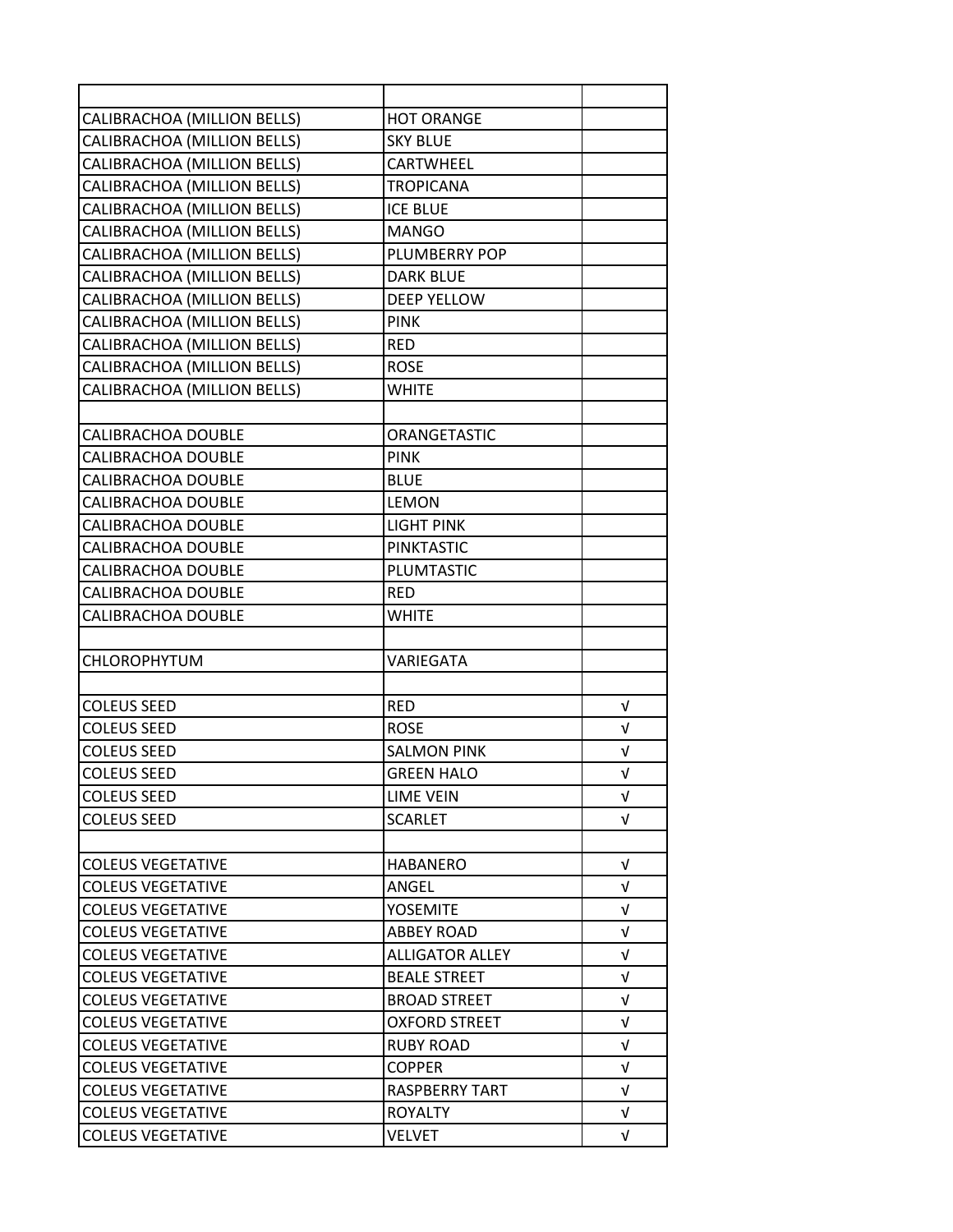| <b>COLEUS VEGETATIVE</b><br><b>PINK TUNA</b><br>V<br>V<br><b>COLEUS VEGETATIVE</b><br><b>RED SNAPPER</b><br><b>COLEUS VEGETATIVE</b><br><b>SEA MONKEY</b><br>V<br><b>COLEUS VEGETATIVE</b><br>YELLOW FIN TUNA<br>V<br><b>COLEUS VEGETATIVE</b><br><b>CAMPFIRE</b><br>V<br><b>COLEUS VEGETATIVE</b><br><b>ELECTRIC LIME</b><br>V<br>V<br><b>COLEUS VEGETATIVE</b><br><b>GAY'S DELIGHT</b><br><b>COLEUS VEGETATIVE</b><br><b>LAVA ROSE</b><br>V<br><b>COLEUS VEGETATIVE</b><br><b>RUBY SLIPPER</b><br>V<br><b>COLEUS VEGETATIVE</b><br>TILT A WHIRL<br>V<br><b>COLEUS VEGETATIVE</b><br><b>TRUSTY RUSTY</b><br>V<br>CORAZON<br><b>CUPHEA</b><br><b>DIANA</b><br>CUPHEA<br><b>CUPHEA</b><br><b>MARIA</b><br><b>DAHLIA</b><br><b>BLANCA</b><br>V<br><b>COBY</b><br><b>DAHLIA</b><br>V<br><b>DAHLIA</b><br><b>EMILY</b><br>V<br><b>DAHLIA</b><br><b>JULIA</b><br>V<br><b>LILY</b><br>V<br><b>DAHLIA</b><br><b>DAHLIA</b><br><b>LOUISE</b><br>V<br><b>DAHLIA</b><br><b>PATTY</b><br>$\sqrt{ }$<br>DAHLIA<br><b>PAULA</b><br>V<br><b>DAHLIA</b><br><b>RACHEL</b><br>V<br>V<br>DAHLIA<br><b>TESSY</b><br><b>VICKY</b><br>DAHLIA<br>V<br><b>DIANTHUS</b><br><b>CHERRY + VELVET</b><br>V<br><b>DIANTHUS</b><br>PINK + PURPLE<br>V<br><b>PURPLE STAR</b><br><b>DIANTHUS</b><br>V<br><b>DIANTHUS</b><br>SALMON + WHITE<br>V<br><b>DICHONDRA</b><br><b>SILVER FALLS</b><br><b>DURANTA</b><br><b>GOLD EDGE</b><br>V<br><b>EUPHORBIA</b><br><b>BLUSH</b><br><b>EUPHORBIA</b><br><b>WHITE</b><br><b>FERN</b><br><b>ASPARAGUS</b><br>$\sqrt{ }$<br><b>FERN</b><br><b>BOSTON</b><br><b>FUCHSIA</b><br><b>ARROYO GRANDE</b><br><b>FUCHSIA</b><br><b>JOLLIES REINS</b> | <b>COLEUS VEGETATIVE</b> | <b>BONEFISH</b>    | V |
|----------------------------------------------------------------------------------------------------------------------------------------------------------------------------------------------------------------------------------------------------------------------------------------------------------------------------------------------------------------------------------------------------------------------------------------------------------------------------------------------------------------------------------------------------------------------------------------------------------------------------------------------------------------------------------------------------------------------------------------------------------------------------------------------------------------------------------------------------------------------------------------------------------------------------------------------------------------------------------------------------------------------------------------------------------------------------------------------------------------------------------------------------------------------------------------------------------------------------------------------------------------------------------------------------------------------------------------------------------------------------------------------------------------------------------------------------------------------------------------------------------------------------------------------------------------------------------------------------------------------------------------------------|--------------------------|--------------------|---|
|                                                                                                                                                                                                                                                                                                                                                                                                                                                                                                                                                                                                                                                                                                                                                                                                                                                                                                                                                                                                                                                                                                                                                                                                                                                                                                                                                                                                                                                                                                                                                                                                                                                    |                          |                    |   |
|                                                                                                                                                                                                                                                                                                                                                                                                                                                                                                                                                                                                                                                                                                                                                                                                                                                                                                                                                                                                                                                                                                                                                                                                                                                                                                                                                                                                                                                                                                                                                                                                                                                    |                          |                    |   |
|                                                                                                                                                                                                                                                                                                                                                                                                                                                                                                                                                                                                                                                                                                                                                                                                                                                                                                                                                                                                                                                                                                                                                                                                                                                                                                                                                                                                                                                                                                                                                                                                                                                    |                          |                    |   |
|                                                                                                                                                                                                                                                                                                                                                                                                                                                                                                                                                                                                                                                                                                                                                                                                                                                                                                                                                                                                                                                                                                                                                                                                                                                                                                                                                                                                                                                                                                                                                                                                                                                    |                          |                    |   |
|                                                                                                                                                                                                                                                                                                                                                                                                                                                                                                                                                                                                                                                                                                                                                                                                                                                                                                                                                                                                                                                                                                                                                                                                                                                                                                                                                                                                                                                                                                                                                                                                                                                    |                          |                    |   |
|                                                                                                                                                                                                                                                                                                                                                                                                                                                                                                                                                                                                                                                                                                                                                                                                                                                                                                                                                                                                                                                                                                                                                                                                                                                                                                                                                                                                                                                                                                                                                                                                                                                    |                          |                    |   |
|                                                                                                                                                                                                                                                                                                                                                                                                                                                                                                                                                                                                                                                                                                                                                                                                                                                                                                                                                                                                                                                                                                                                                                                                                                                                                                                                                                                                                                                                                                                                                                                                                                                    |                          |                    |   |
|                                                                                                                                                                                                                                                                                                                                                                                                                                                                                                                                                                                                                                                                                                                                                                                                                                                                                                                                                                                                                                                                                                                                                                                                                                                                                                                                                                                                                                                                                                                                                                                                                                                    |                          |                    |   |
|                                                                                                                                                                                                                                                                                                                                                                                                                                                                                                                                                                                                                                                                                                                                                                                                                                                                                                                                                                                                                                                                                                                                                                                                                                                                                                                                                                                                                                                                                                                                                                                                                                                    |                          |                    |   |
|                                                                                                                                                                                                                                                                                                                                                                                                                                                                                                                                                                                                                                                                                                                                                                                                                                                                                                                                                                                                                                                                                                                                                                                                                                                                                                                                                                                                                                                                                                                                                                                                                                                    |                          |                    |   |
|                                                                                                                                                                                                                                                                                                                                                                                                                                                                                                                                                                                                                                                                                                                                                                                                                                                                                                                                                                                                                                                                                                                                                                                                                                                                                                                                                                                                                                                                                                                                                                                                                                                    |                          |                    |   |
|                                                                                                                                                                                                                                                                                                                                                                                                                                                                                                                                                                                                                                                                                                                                                                                                                                                                                                                                                                                                                                                                                                                                                                                                                                                                                                                                                                                                                                                                                                                                                                                                                                                    |                          |                    |   |
|                                                                                                                                                                                                                                                                                                                                                                                                                                                                                                                                                                                                                                                                                                                                                                                                                                                                                                                                                                                                                                                                                                                                                                                                                                                                                                                                                                                                                                                                                                                                                                                                                                                    |                          |                    |   |
|                                                                                                                                                                                                                                                                                                                                                                                                                                                                                                                                                                                                                                                                                                                                                                                                                                                                                                                                                                                                                                                                                                                                                                                                                                                                                                                                                                                                                                                                                                                                                                                                                                                    |                          |                    |   |
|                                                                                                                                                                                                                                                                                                                                                                                                                                                                                                                                                                                                                                                                                                                                                                                                                                                                                                                                                                                                                                                                                                                                                                                                                                                                                                                                                                                                                                                                                                                                                                                                                                                    |                          |                    |   |
|                                                                                                                                                                                                                                                                                                                                                                                                                                                                                                                                                                                                                                                                                                                                                                                                                                                                                                                                                                                                                                                                                                                                                                                                                                                                                                                                                                                                                                                                                                                                                                                                                                                    |                          |                    |   |
|                                                                                                                                                                                                                                                                                                                                                                                                                                                                                                                                                                                                                                                                                                                                                                                                                                                                                                                                                                                                                                                                                                                                                                                                                                                                                                                                                                                                                                                                                                                                                                                                                                                    |                          |                    |   |
|                                                                                                                                                                                                                                                                                                                                                                                                                                                                                                                                                                                                                                                                                                                                                                                                                                                                                                                                                                                                                                                                                                                                                                                                                                                                                                                                                                                                                                                                                                                                                                                                                                                    |                          |                    |   |
|                                                                                                                                                                                                                                                                                                                                                                                                                                                                                                                                                                                                                                                                                                                                                                                                                                                                                                                                                                                                                                                                                                                                                                                                                                                                                                                                                                                                                                                                                                                                                                                                                                                    |                          |                    |   |
|                                                                                                                                                                                                                                                                                                                                                                                                                                                                                                                                                                                                                                                                                                                                                                                                                                                                                                                                                                                                                                                                                                                                                                                                                                                                                                                                                                                                                                                                                                                                                                                                                                                    |                          |                    |   |
|                                                                                                                                                                                                                                                                                                                                                                                                                                                                                                                                                                                                                                                                                                                                                                                                                                                                                                                                                                                                                                                                                                                                                                                                                                                                                                                                                                                                                                                                                                                                                                                                                                                    |                          |                    |   |
|                                                                                                                                                                                                                                                                                                                                                                                                                                                                                                                                                                                                                                                                                                                                                                                                                                                                                                                                                                                                                                                                                                                                                                                                                                                                                                                                                                                                                                                                                                                                                                                                                                                    |                          |                    |   |
|                                                                                                                                                                                                                                                                                                                                                                                                                                                                                                                                                                                                                                                                                                                                                                                                                                                                                                                                                                                                                                                                                                                                                                                                                                                                                                                                                                                                                                                                                                                                                                                                                                                    |                          |                    |   |
|                                                                                                                                                                                                                                                                                                                                                                                                                                                                                                                                                                                                                                                                                                                                                                                                                                                                                                                                                                                                                                                                                                                                                                                                                                                                                                                                                                                                                                                                                                                                                                                                                                                    |                          |                    |   |
|                                                                                                                                                                                                                                                                                                                                                                                                                                                                                                                                                                                                                                                                                                                                                                                                                                                                                                                                                                                                                                                                                                                                                                                                                                                                                                                                                                                                                                                                                                                                                                                                                                                    |                          |                    |   |
|                                                                                                                                                                                                                                                                                                                                                                                                                                                                                                                                                                                                                                                                                                                                                                                                                                                                                                                                                                                                                                                                                                                                                                                                                                                                                                                                                                                                                                                                                                                                                                                                                                                    |                          |                    |   |
|                                                                                                                                                                                                                                                                                                                                                                                                                                                                                                                                                                                                                                                                                                                                                                                                                                                                                                                                                                                                                                                                                                                                                                                                                                                                                                                                                                                                                                                                                                                                                                                                                                                    |                          |                    |   |
|                                                                                                                                                                                                                                                                                                                                                                                                                                                                                                                                                                                                                                                                                                                                                                                                                                                                                                                                                                                                                                                                                                                                                                                                                                                                                                                                                                                                                                                                                                                                                                                                                                                    |                          |                    |   |
|                                                                                                                                                                                                                                                                                                                                                                                                                                                                                                                                                                                                                                                                                                                                                                                                                                                                                                                                                                                                                                                                                                                                                                                                                                                                                                                                                                                                                                                                                                                                                                                                                                                    |                          |                    |   |
|                                                                                                                                                                                                                                                                                                                                                                                                                                                                                                                                                                                                                                                                                                                                                                                                                                                                                                                                                                                                                                                                                                                                                                                                                                                                                                                                                                                                                                                                                                                                                                                                                                                    |                          |                    |   |
|                                                                                                                                                                                                                                                                                                                                                                                                                                                                                                                                                                                                                                                                                                                                                                                                                                                                                                                                                                                                                                                                                                                                                                                                                                                                                                                                                                                                                                                                                                                                                                                                                                                    |                          |                    |   |
|                                                                                                                                                                                                                                                                                                                                                                                                                                                                                                                                                                                                                                                                                                                                                                                                                                                                                                                                                                                                                                                                                                                                                                                                                                                                                                                                                                                                                                                                                                                                                                                                                                                    |                          |                    |   |
|                                                                                                                                                                                                                                                                                                                                                                                                                                                                                                                                                                                                                                                                                                                                                                                                                                                                                                                                                                                                                                                                                                                                                                                                                                                                                                                                                                                                                                                                                                                                                                                                                                                    |                          |                    |   |
|                                                                                                                                                                                                                                                                                                                                                                                                                                                                                                                                                                                                                                                                                                                                                                                                                                                                                                                                                                                                                                                                                                                                                                                                                                                                                                                                                                                                                                                                                                                                                                                                                                                    |                          |                    |   |
|                                                                                                                                                                                                                                                                                                                                                                                                                                                                                                                                                                                                                                                                                                                                                                                                                                                                                                                                                                                                                                                                                                                                                                                                                                                                                                                                                                                                                                                                                                                                                                                                                                                    |                          |                    |   |
|                                                                                                                                                                                                                                                                                                                                                                                                                                                                                                                                                                                                                                                                                                                                                                                                                                                                                                                                                                                                                                                                                                                                                                                                                                                                                                                                                                                                                                                                                                                                                                                                                                                    |                          |                    |   |
|                                                                                                                                                                                                                                                                                                                                                                                                                                                                                                                                                                                                                                                                                                                                                                                                                                                                                                                                                                                                                                                                                                                                                                                                                                                                                                                                                                                                                                                                                                                                                                                                                                                    |                          |                    |   |
|                                                                                                                                                                                                                                                                                                                                                                                                                                                                                                                                                                                                                                                                                                                                                                                                                                                                                                                                                                                                                                                                                                                                                                                                                                                                                                                                                                                                                                                                                                                                                                                                                                                    |                          |                    |   |
|                                                                                                                                                                                                                                                                                                                                                                                                                                                                                                                                                                                                                                                                                                                                                                                                                                                                                                                                                                                                                                                                                                                                                                                                                                                                                                                                                                                                                                                                                                                                                                                                                                                    |                          |                    |   |
|                                                                                                                                                                                                                                                                                                                                                                                                                                                                                                                                                                                                                                                                                                                                                                                                                                                                                                                                                                                                                                                                                                                                                                                                                                                                                                                                                                                                                                                                                                                                                                                                                                                    |                          |                    |   |
|                                                                                                                                                                                                                                                                                                                                                                                                                                                                                                                                                                                                                                                                                                                                                                                                                                                                                                                                                                                                                                                                                                                                                                                                                                                                                                                                                                                                                                                                                                                                                                                                                                                    |                          |                    |   |
|                                                                                                                                                                                                                                                                                                                                                                                                                                                                                                                                                                                                                                                                                                                                                                                                                                                                                                                                                                                                                                                                                                                                                                                                                                                                                                                                                                                                                                                                                                                                                                                                                                                    |                          |                    |   |
|                                                                                                                                                                                                                                                                                                                                                                                                                                                                                                                                                                                                                                                                                                                                                                                                                                                                                                                                                                                                                                                                                                                                                                                                                                                                                                                                                                                                                                                                                                                                                                                                                                                    |                          |                    |   |
|                                                                                                                                                                                                                                                                                                                                                                                                                                                                                                                                                                                                                                                                                                                                                                                                                                                                                                                                                                                                                                                                                                                                                                                                                                                                                                                                                                                                                                                                                                                                                                                                                                                    |                          |                    |   |
|                                                                                                                                                                                                                                                                                                                                                                                                                                                                                                                                                                                                                                                                                                                                                                                                                                                                                                                                                                                                                                                                                                                                                                                                                                                                                                                                                                                                                                                                                                                                                                                                                                                    |                          |                    |   |
|                                                                                                                                                                                                                                                                                                                                                                                                                                                                                                                                                                                                                                                                                                                                                                                                                                                                                                                                                                                                                                                                                                                                                                                                                                                                                                                                                                                                                                                                                                                                                                                                                                                    | <b>FUCHSIA</b>           | <b>LAGO GRANDE</b> |   |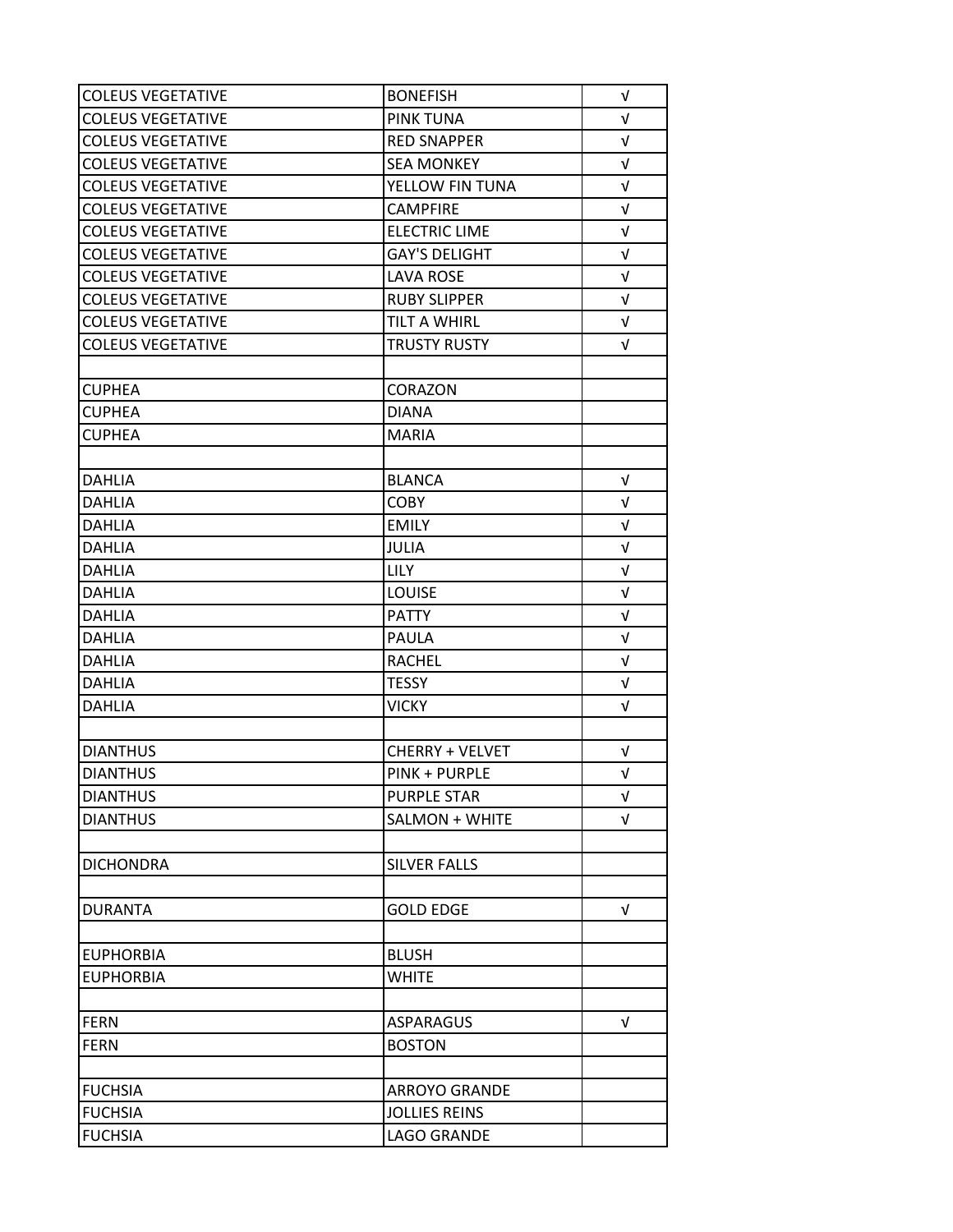| <b>FUCHSIA</b>               | <b>RIO GRANDE</b>     |            |
|------------------------------|-----------------------|------------|
| <b>FUCHSIA</b>               | <b>GARTENMEISTER</b>  |            |
|                              |                       |            |
| <b>GAURA</b>                 | <b>WHITE</b>          |            |
| <b>GAURA</b>                 | <b>LIGHT PINK</b>     |            |
|                              |                       |            |
| HEDERA (IVY)                 | <b>GLACIER</b>        | V          |
| HEDERA (IVY)                 | <b>GOLDCHILD</b>      | V          |
| HEDERA (IVY)                 | <b>THORNDALE</b>      | V          |
|                              |                       |            |
| HELICHRYSUM (LICORICE PLANT) | <b>ICICLES</b>        | V          |
| HELICHRYSUM (LICORICE PLANT) | LIMELIGHT             | $\sqrt{ }$ |
| HELICHRYSUM (LICORICE PLANT) | <b>SILVER</b>         | V          |
| HELICHRYSUM (LICORICE PLANT) | <b>SILVER MIST</b>    | V          |
| HELICHRYSUM (LICORICE PLANT) | SILVER STITCH         | V          |
| HELICHRYSUM (LICORICE PLANT) | <b>SILVER THREADS</b> | V          |
|                              |                       |            |
| <b>HELIOTROPE</b>            | <b>BLUE</b>           |            |
|                              |                       |            |
| IPOMOEA (SWEET POTATO VINE)  | <b>BLACK HEART</b>    |            |
| IPOMOEA (SWEET POTATO VINE)  | <b>LIME HEART</b>     |            |
| IPOMOEA (SWEET POTATO VINE)  | <b>RED HEART</b>      |            |
|                              |                       |            |
| LANTANA                      | <b>CHERRY</b>         |            |
| LANTANA                      | <b>FULL MOON</b>      |            |
| LANTANA                      | <b>GOLD</b>           |            |
| LANTANA                      | <b>HARVEST MOON</b>   |            |
| LANTANA                      | <b>PINK SKY</b>       |            |
| LANTANA                      | <b>RED SKY</b>        |            |
| LANTANA                      | <b>SUNRISE</b>        |            |
| LANTANA                      | <b>SUNSET</b>         |            |
| LANTANA                      | <b>SUNSHINE</b>       |            |
|                              |                       |            |
| <b>LOBELIA</b>               | <b>DARK BLUE</b>      |            |
| <b>LOBELIA</b>               | <b>WHITE</b>          |            |
|                              |                       |            |
| <b>LOBULARIA</b>             | <b>PINK</b>           |            |
| <b>LOBULARIA</b>             | <b>PURPLE</b>         |            |
| LOBULARIA                    | <b>WHITE</b>          |            |
|                              |                       |            |
| LYSIMACHIA                   | <b>GOLDILOCKS</b>     |            |
| LYSIMACHIA                   | VARIEGATA             |            |
|                              |                       |            |
| MUEHLENBECKIA                | <b>WIRE VINE</b>      |            |
|                              |                       |            |
| <b>NEMESIA</b>               | <b>ALMOND</b>         |            |
| <b>NEMESIA</b>               | <b>BANANA</b>         |            |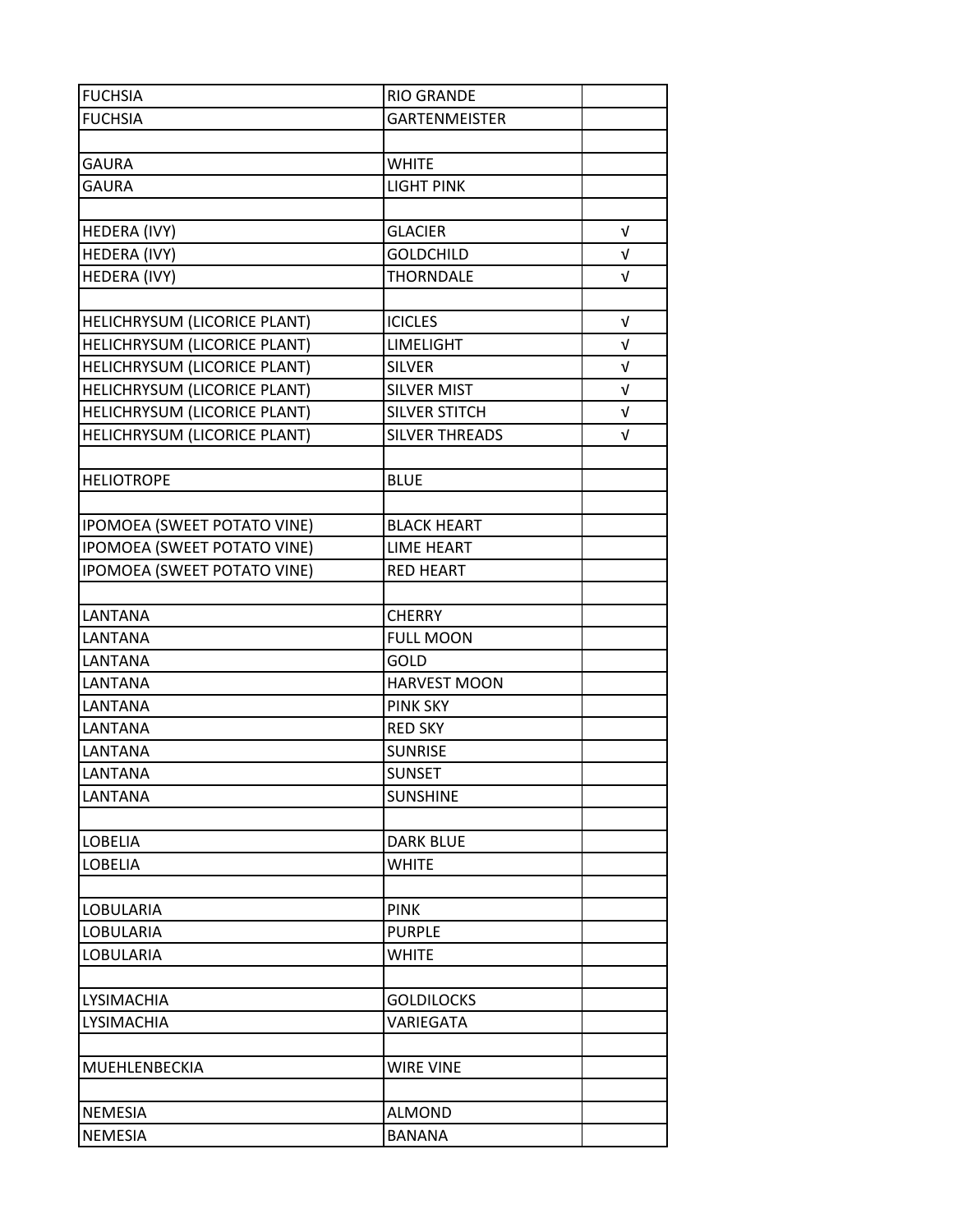| <b>NEMESIA</b>            | <b>PEACH</b>               |
|---------------------------|----------------------------|
| <b>NEMESIA</b>            | RASPBERRY                  |
| <b>NEMESIA</b>            | <b>STRAWBERRY</b>          |
|                           |                            |
| OSTEOSPERMUM              | <b>SPIDER PINK</b>         |
| OSTEOSPERMUM              | <b>SPIDER PURPLE</b>       |
| OSTEOSPERMUM              | <b>SPIDER WHITE</b>        |
| OSTEOSPERMUM              | LIGHT PINK                 |
| OSTEOSPERMUM              | <b>PURPLE</b>              |
| OSTEOSPERMUM              | WHITE                      |
| OSTEOSPERMUM              | <b>YELLOW</b>              |
| OSTEOSPERMUM              | <b>BRONZE</b>              |
| OSTEOSPERMUM              | CORAL MAGIC                |
| OSTEOSPERMUM              | <b>LAVENDER FROST</b>      |
| OSTEOSPERMUM              | <b>PINK MAGIC</b>          |
| OSTEOSPERMUM              | <b>RED</b>                 |
| OSTEOSPERMUM              | <b>BLUE EYED BEAUTY</b>    |
|                           |                            |
| PETUNIA VEGETATIVE        | <b>BITTER LEMON</b>        |
| PETUNIA VEGETATIVE        | <b>BLACK MAMBA</b>         |
| PETUNIA VEGETATIVE        | <b>BLACKBERRY MOJITO</b>   |
| PETUNIA VEGETATIVE        | <b>BLUE ICE</b>            |
| PETUNIA VEGETATIVE        | <b>ICED BERRY</b>          |
| PETUNIA VEGETATIVE        | <b>KNIGHTRIDER</b>         |
| PETUNIA VEGETATIVE        | <b>PASSION PUNCH</b>       |
| PETUNIA VEGETATIVE        | PINKADELIC                 |
| PETUNIA VEGETATIVE        | TIKI TORCH                 |
| PETUNIA VEGETATIVE        | NIGHT SKY                  |
| PETUNIA VEGETATIVE        | <b>PINK SKY</b>            |
| PETUNIA VEGETATIVE        | <b>STARRY SKY BURGUNDY</b> |
| <b>PETUNIA VEGETATIVE</b> | <b>POPCORN</b>             |
| PETUNIA VEGETATIVE        | PINK LEMONADE              |
| PETUNIA VEGETATIVE        | <b>PURPLE STAR</b>         |
| PETUNIA VEGETATIVE        | <b>FIONA FLASH</b>         |
| PETUNIA VEGETATIVE        | <b>JOHNNY FLAME</b>        |
| PETUNIA VEGETATIVE        | <b>MISS MARVEL</b>         |
| PETUNIA VEGETATIVE        | <b>SUZIE STORM</b>         |
| PETUNIA VEGETATIVE        | <b>MIDNIGHT GOLD</b>       |
| PETUNIA VEGETATIVE        | PHANTOM                    |
| PETUNIA VEGETATIVE        | <b>PINSTRIPE</b>           |
|                           |                            |
| PETUNIA WAVE              | <b>BLUE</b>                |
| <b>PETUNIA WAVE</b>       | <b>BURGUNDY STAR</b>       |
| PETUNIA WAVE              | <b>BURGUNDY VELOUR</b>     |
| PETUNIA WAVE              | <b>CORAL REEF</b>          |
| <b>PETUNIA WAVE</b>       | <b>LAVENDER SKY BLUE</b>   |
| PETUNIA WAVE              | <b>NEON ROSE</b>           |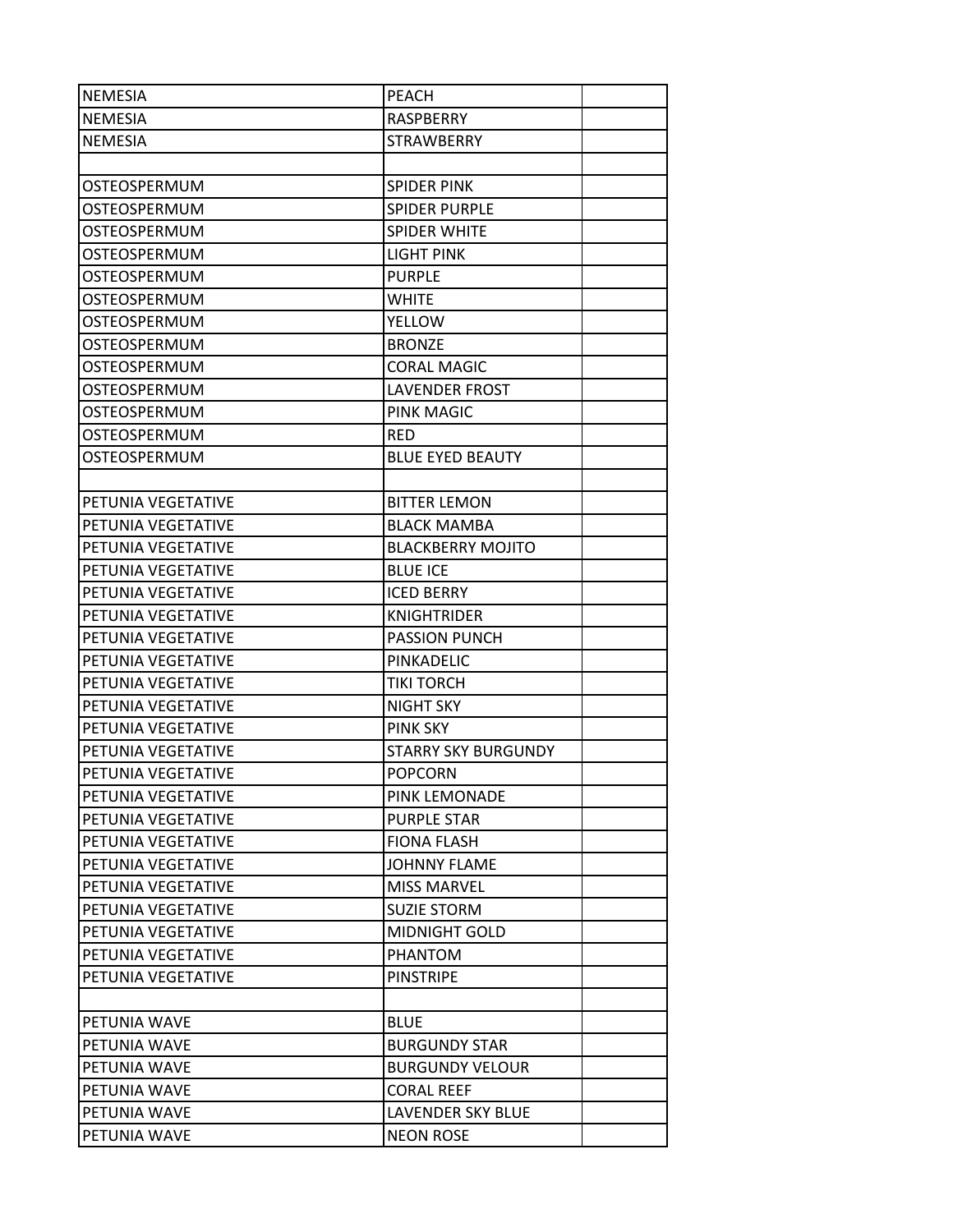| PETUNIA WAVE                      | <b>PINK</b>              |   |
|-----------------------------------|--------------------------|---|
| PETUNIA WAVE                      | <b>PINK PASSION</b>      |   |
| PETUNIA WAVE                      | <b>PLUM VEIN</b>         |   |
| PETUNIA WAVE                      | <b>RED</b>               |   |
| PETUNIA WAVE                      | <b>VIOLET</b>            |   |
| PETUNIA WAVE                      | <b>WHITE</b>             |   |
| PETUNIA WAVE                      | <b>YELLOW</b>            |   |
|                                   |                          |   |
| PHLOX ANNUAL                      | <b>HOT PINK</b>          |   |
| PHLOX ANNUAL                      | <b>LIGHT VIOLET</b>      |   |
| PHLOX ANNUAL                      | <b>PINK</b>              |   |
| PHLOX ANNUAL                      | <b>WHITE</b>             |   |
|                                   |                          |   |
| <b>PLECTRANTHUS</b>               | <b>GUACAMOLE</b>         |   |
| <b>PLECTRANTHUS</b>               | <b>LEMON TWIST</b>       |   |
| <b>PLECTRANTHUS</b>               | VARIEGATA                |   |
|                                   |                          |   |
| <b>PORTULACA</b>                  | <b>PINK LADY</b>         |   |
| PORTULACA                         | <b>WATERMELON PUNCH</b>  |   |
| PORTULACA                         | <b>MAGENTA</b>           |   |
| <b>PORTULACA</b>                  | ORANGE                   |   |
| <b>PORTULACA</b>                  | <b>SCARLET</b>           |   |
| PORTULACA                         | <b>WHITE</b>             |   |
| <b>PORTULACA</b>                  | <b>YELLOW</b>            |   |
|                                   |                          |   |
| SALVIA                            | <b>ORANGE</b>            |   |
| SALVIA                            | <b>PINK</b>              |   |
| SALVIA                            | <b>BLUE</b>              |   |
| SALVIA                            | <b>BLACK &amp; BLOOM</b> |   |
|                                   |                          |   |
| <b>SCAEVOLA</b>                   | <b>BLUE VIOLET</b>       |   |
| <b>SCAEVOLA</b>                   | <b>FASHION PINK</b>      |   |
| <b>SCAEVOLA</b>                   | <b>WHITE</b>             |   |
|                                   |                          |   |
| <b>SETCRESEA</b>                  | VARIEGATA                | V |
|                                   |                          |   |
| <b>STROBILANTHES</b>              | PERSIAN SHIELD           |   |
|                                   |                          |   |
| THUNBERGIA(BLACK EYED SUSAN VINE) | <b>PINK BEAUTY</b>       |   |
| THUNBERGIA(BLACK EYED SUSAN VINE) | <b>TERRACOTTA</b>        |   |
| THUNBERGIA(BLACK EYED SUSAN VINE) | <b>WHITE HALO</b>        |   |
| THUNBERGIA(BLACK EYED SUSAN VINE) | <b>LEMON STAR</b>        |   |
| THUNBERGIA(BLACK EYED SUSAN VINE) | <b>ORANGE WONDER</b>     |   |
|                                   |                          |   |
| <b>TORENIA</b>                    | <b>BLUE</b>              |   |
| <b>TORENIA</b>                    | GOLD                     |   |
| <b>TORENIA</b>                    | <b>ROSE</b>              |   |